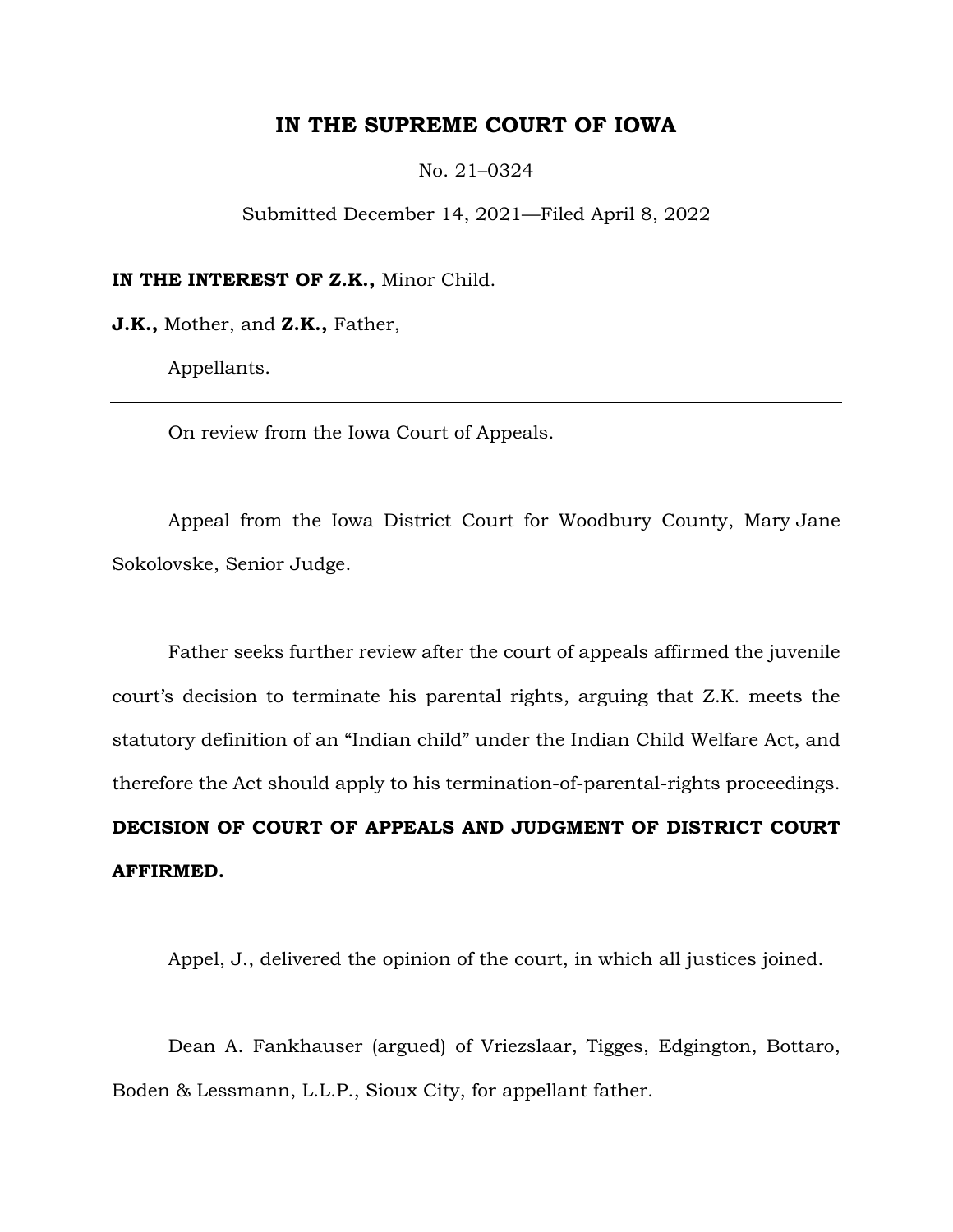Teresa A. O'Brien, Sioux City, for appellant mother.

Thomas J. Miller, Attorney General, and Ellen Ramsey-Kacena (argued), Assistant Attorney General, for appellee State.

Michelle M. Hynes (argued) of Juvenile Law Center, Sioux City, attorney and guardian ad litem for minor child.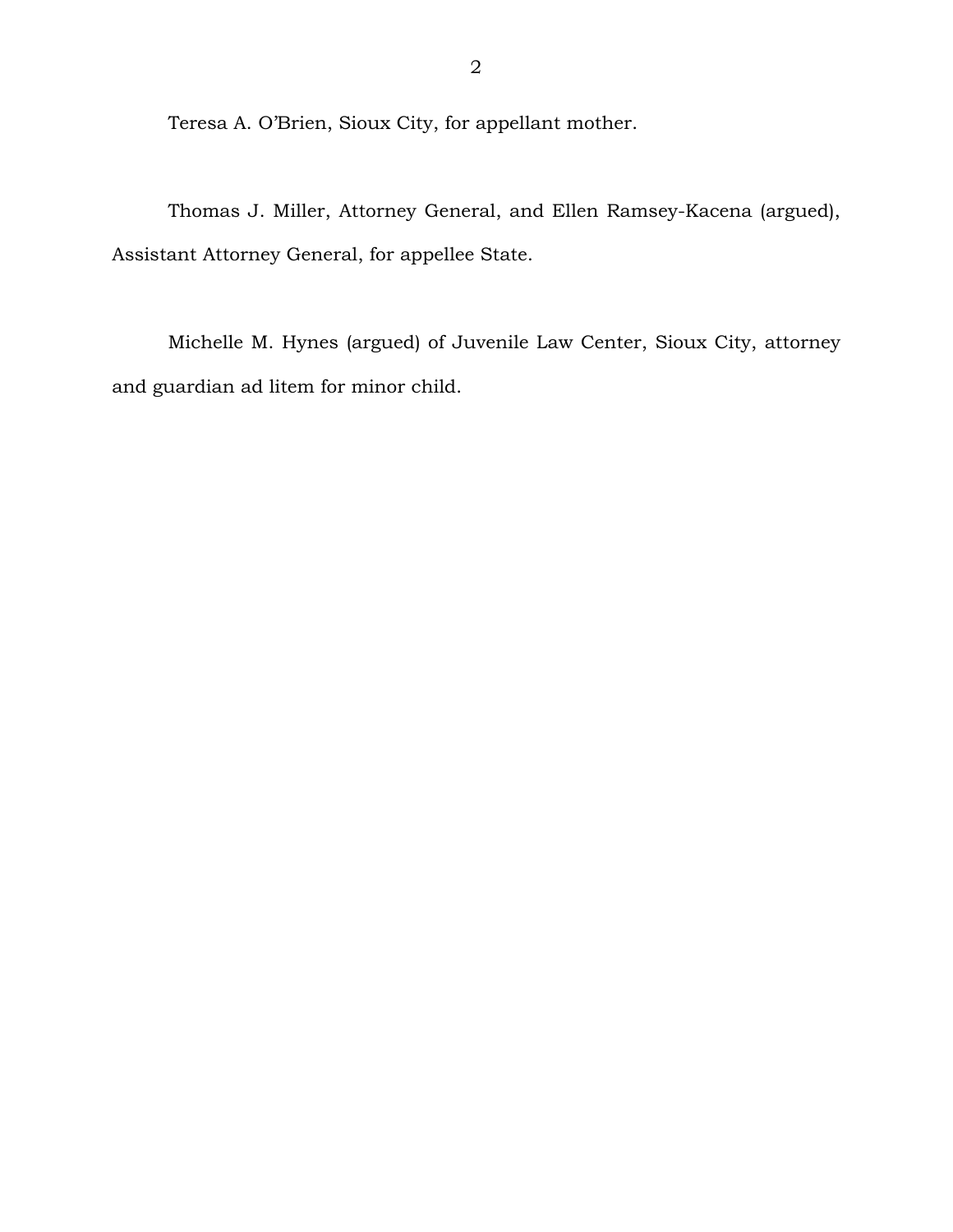## **APPEL, Justice.**

 $\overline{a}$ 

This case involves a proceeding where the State seeks to terminate parental rights over a child, Z.K. The main fighting issue is whether Z.K. was an "Indian child"1 under the Indian Child Welfare Act (ICWA). If Z.K. was, different substantive standards apply in a termination proceeding. *See* 25 U.S.C. § 1912(e) (mandating that the state prove by clear and convincing evidence that continued custody of the child by the parent or "Indian custodian" is likely to result in serious emotional or physical damage to the child).

The juvenile court held that Z.K. was not an "Indian child" under ICWA and that, as a result, ICWA did not apply to the proceedings. The juvenile court proceeded to terminate parental rights under the provisions of Iowa Code chapter 232.

Mother and Father appealed. We transferred the case to the court of appeals. The court of appeals affirmed. Only Father filed a timely application for further review, which we granted.

In Father's appellate brief, the sole issue presented is whether the juvenile court erred in determining that Z.K. was not an "Indian child" under ICWA. On further review, we consider only the ICWA issue. To the extent other issues were raised and preserved by Father, the opinion of the court of appeals stands as the final decision. *See State v. Doggett*, 687 N.W.2d 97, 99 (Iowa 2004).

 $1^{4}$ [W]e 'use] terms such as "Indian country," and demarcations such as "Indian" and "non-Indian" only for purposes of consistency with the existing legal framework and nomenclature.'" State v. Bear, 969 N.W.2d 499, 500 n.1 (Iowa 2022) (second alteration in original) (quoting *State v. Stanton*, 933 N.W.2d 244, 247 n.1 (Iowa 2019)).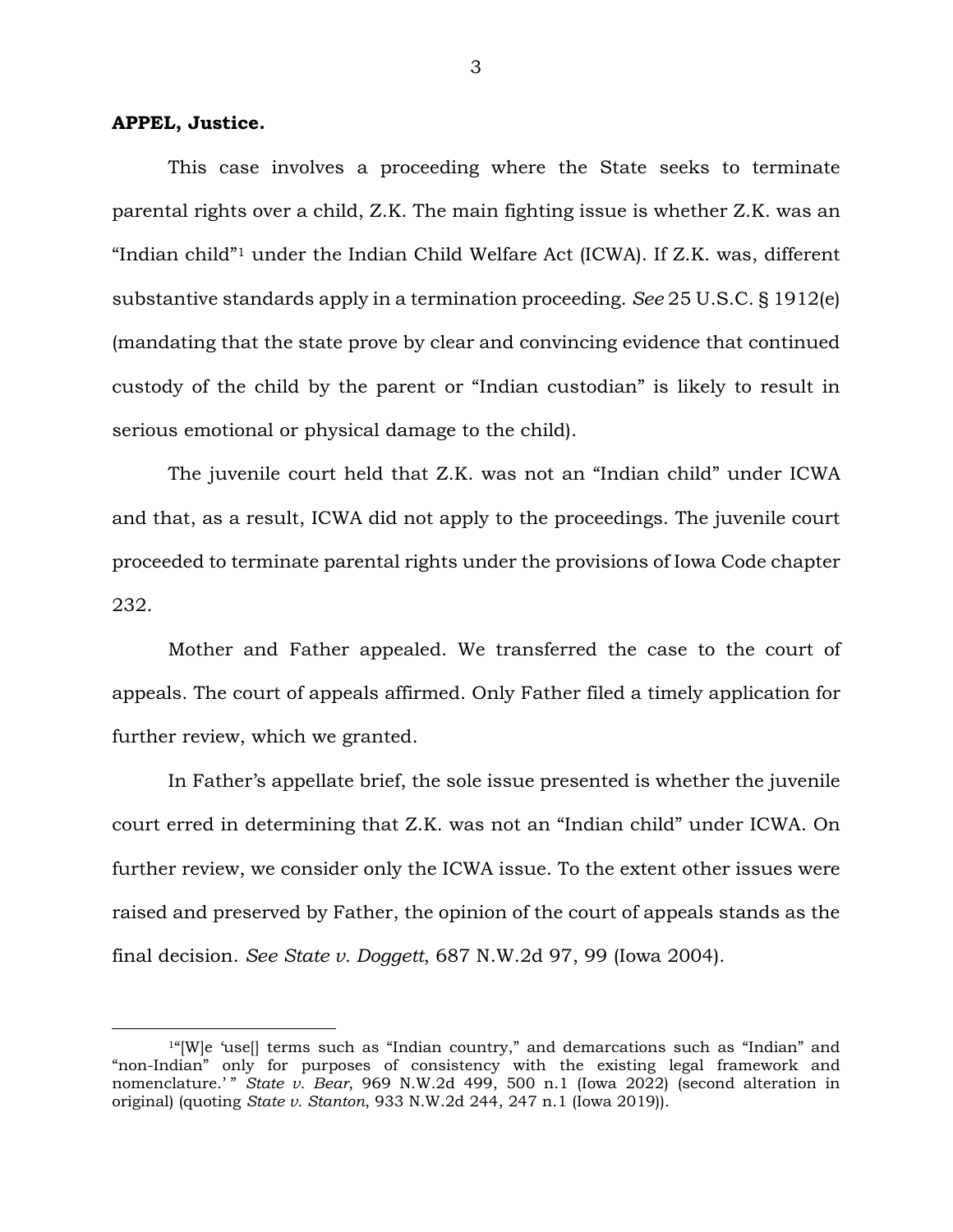### **I. Factual and Procedural Background.**

**A. Original CINA Proceeding.** The case is complicated by confusion over Z.K.'s parentage. Z.K. had been in the care of his grandparents even though they did not have legal custody or guardianship over the child. On September 19, 2019, the State brought a child-in-need-of-assistance petition after the Iowa Department of Social Services received reports of domestic violence in the presence of Z.K. and other minor children while residing with their maternal grandparents. Based on the information provided at that time, the petition alleged that B.K. and E. were the parents of Z.K.

Contemporaneous with the filing of the original petition, the State filed a motion to determine the applicability of ICWA. The State also sent notices of the pending litigation to the Standing Rock Sioux Tribe in Fort Yates, North Dakota, and the Oglala Sioux Tribe in Pine Ridge, South Dakota.

On October 2, the Standing Rock Sioux Tribe responded that Z.K. was not eligible to be enrolled as a member. On October 21, the Oglala Sioux Tribe sent a letter stating that Z.K. "is not a member, or eligible to be enrolled as a member of the OST [Oglala Sioux Tribe]."

**B. Amended CINA Petition.** After the filing of the original petition, the State learned that the parents of Z.K. were in fact J.K. and Z.D.K. As a result, the State, on October 31, amended the motions to assert the correct parentage of Z.K. and sent the amended notices to the tribes.

On November 26, the Standing Rock Sioux Tribe responded to the amended petition and notice by stating again that Z.K. was not eligible for

4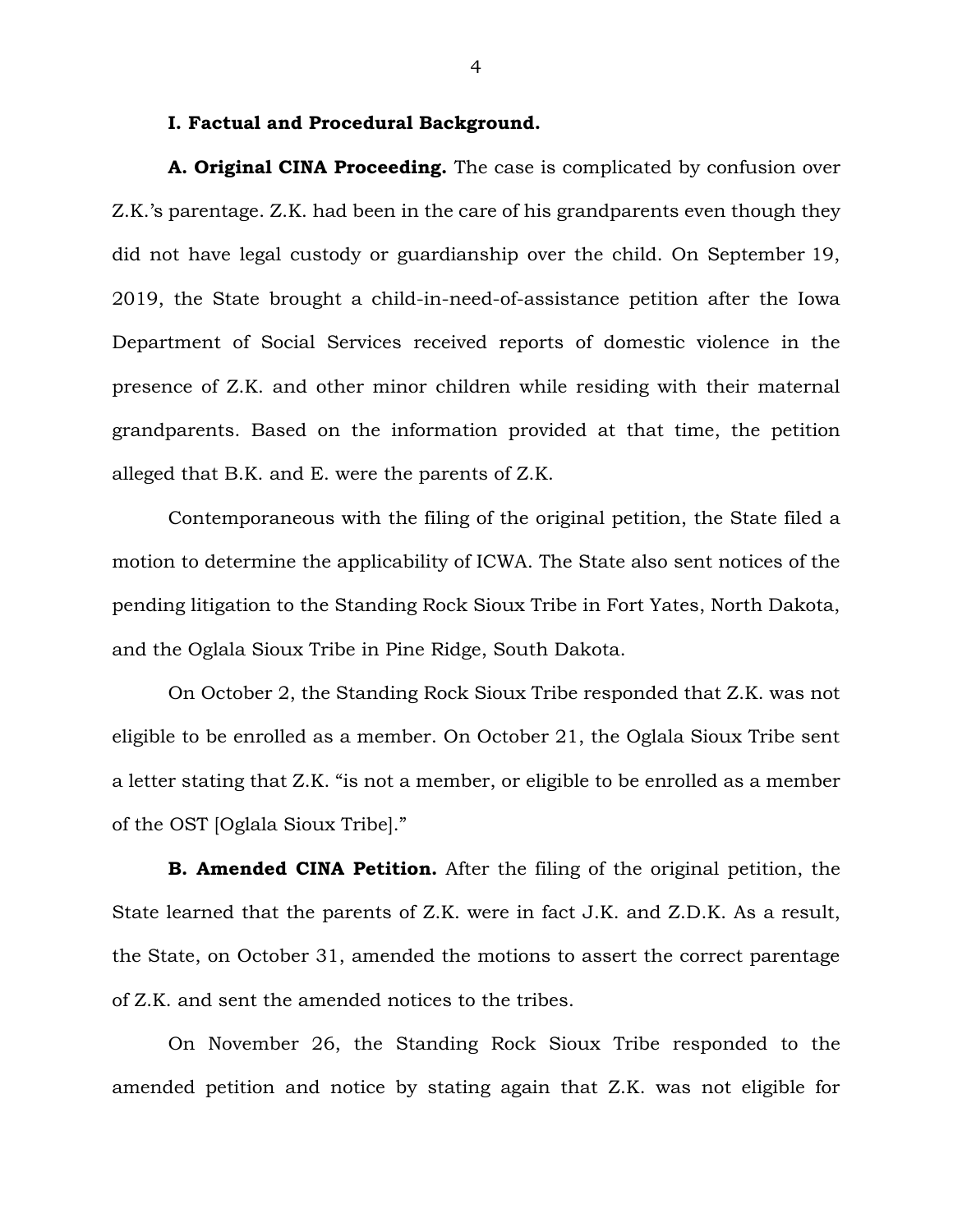enrollment as a member. The Oglala Sioux Tribe, however, did not provide a written response to the amended petition or the second notice of the motion to determine the applicability of the ICWA statutes.

On January 9, 2020, DNA tests confirmed J.K. and Z.D.K. as the biological parents of Z.K.

## **C. Further Proceedings Before the Juvenile Court.**

1. *Introduction.* The juvenile court adjudicated Z.K. a child in need of assistance on February 2, 2020.

On February 7, the State again filed a motion to determine the applicability of ICWA. The State emphasized that there was no proof that the federal ICWA applied to Z.K. *See* 25 U.S.C. § 1903(4). The State asked for a hearing on the matter and a determination that ICWA was inapplicable.

Also on February 7, the State filed a petition to terminate parental rights.

2. *First hearing on applicability of ICWA statutes.* On October 14, the juvenile court held a hearing on the applicability of ICWA. The State urged that based on the written responses of the Standing Rock Sioux Tribe and the Oglala Sioux Tribe, the ICWA statutes did not apply.

Further, with respect to the Standing Rock Sioux Tribe, the State argued that Z.K. only has a 1/8 blood quantum. As a result, the State asserted that Z.K. did not qualify for membership in the tribe which requires a 1/4 blood quantum.

With respect to the Oglala Sioux Tribe, the State observed that both the maternal grandmother and Mother were not enrolled members of the tribe. The State recognized that the maternal grandmother had sent an enrollment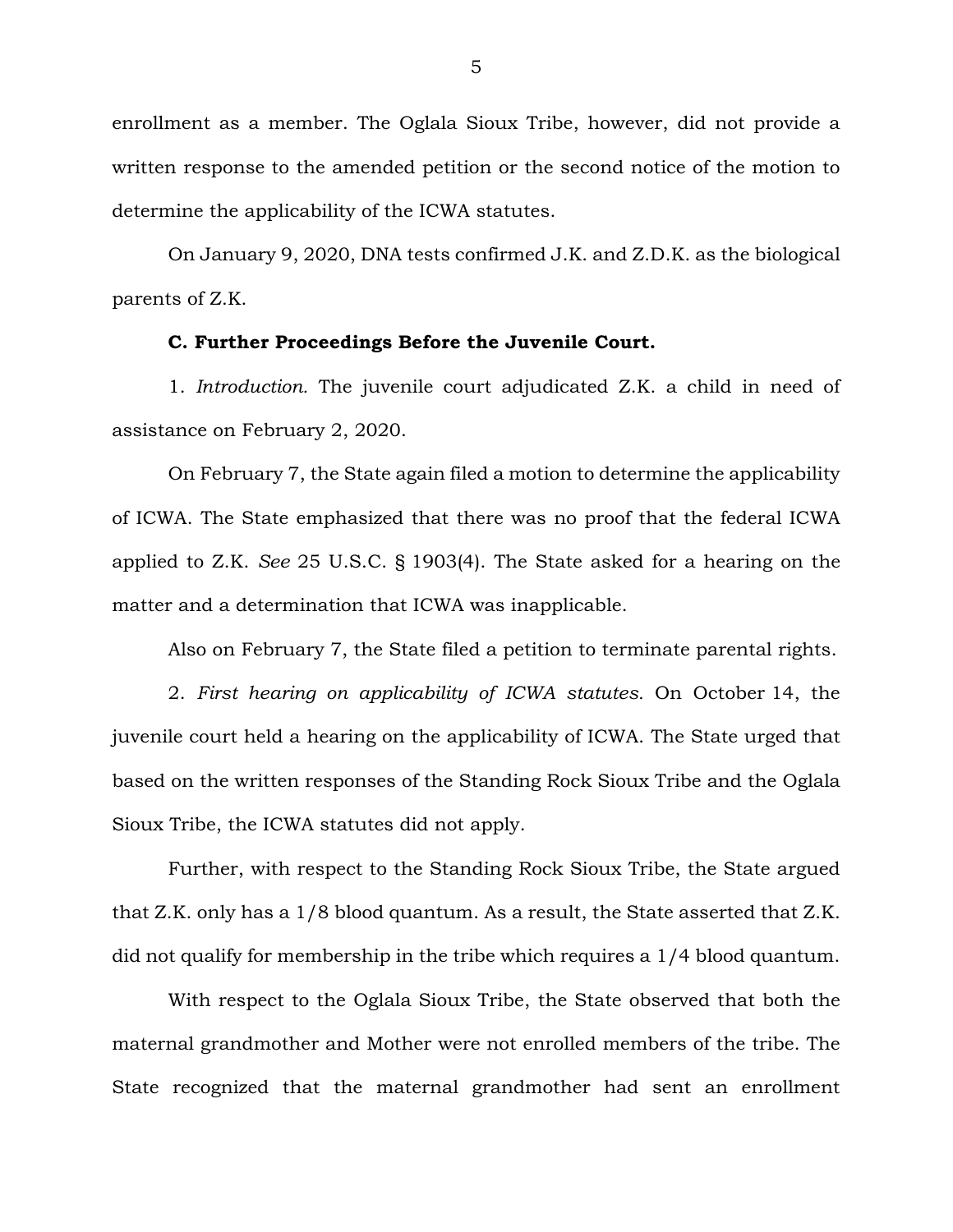application to the Oglala Sioux Tribe but asserted that the application was otherwise incomplete and there was no evidence that the grandmother successfully disenrolled from the Standing Rock Sioux Tribe. Under the Oglala Sioux Tribe Constitution, in order for Mother to qualify as a member, one of her parents must be a member. But because the maternal grandmother was not a member, Mother was not eligible. And, domino-like, because Mother was not a member, Z.K. could not be a member.

After hearing arguments, the juvenile court entered a brief order holding that ICWA did not apply to the proceedings.

3. *Motion to stay proceedings and reopen ICWA record.* The parents were dissatisfied with the juvenile court's ICWA ruling and on October 15, they filed a motion to stay proceedings and reopen the record on ICWA. Mother's counsel asserted that she had spoken with Judy Morrison, a Native American Consultant with the Iowa Department of Corrections and the Iowa Department of Human Services. According to Mother's counsel, Morrison determined that the grandmother of Z.K. was a member of a "Native American Tribe" and believes that her grandchildren "have the blood quantum to be eligible for enrollment." The motion indicated that Morrison would be available to testify by telephone.

On October 20, the State filed a resistance to the parents' motion to stay proceedings and reopen the record on the ICWA issues. The State argued that Morrison was not an expert and that her testimony would not be admissible. Further, the State suggested that the mere fact that Z.K.'s grandmother may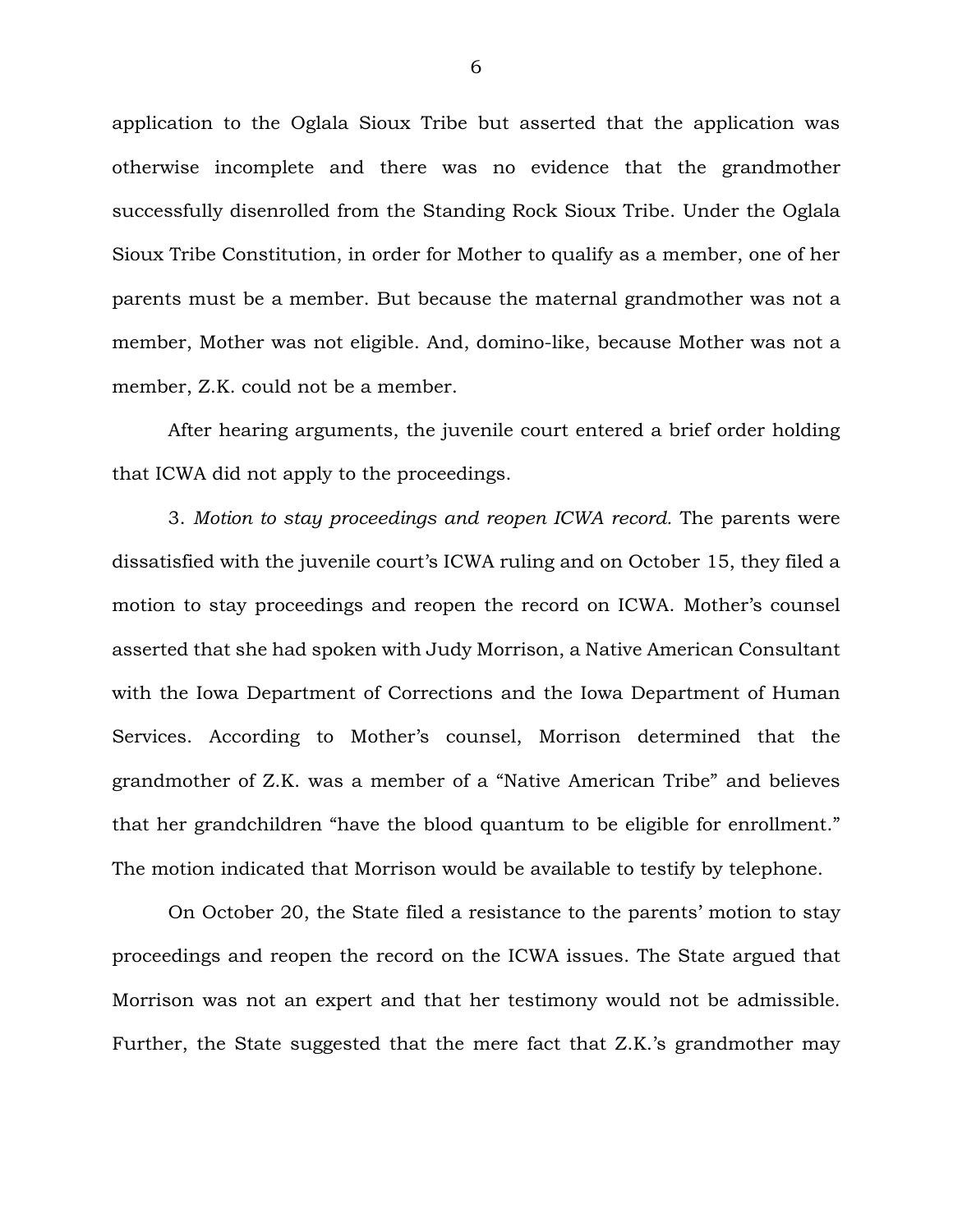have been a Native American was insufficient to establish that Z.K. was an "Indian child" under the applicable ICWA statutes.

The State also repeated its argument that while Z.K.'s maternal grandmother may have begun the process of relinquishing her Standing Rock Sioux tribal membership to become a member of the Oglala Sioux Tribe, there was no evidence that such a change was accomplished. Consequently, the State argued, until grandmother's attempt was successful, Z.K. was not an "Indian child" under ICWA.

Finally, the State noted that numerous notices had been sent to the tribes regarding the possibility that Mother was a tribal member. In response, both tribes indicated that Z.K. was not eligible for membership in their tribe.

4. *Hearing on pending motion and the State's petition.* The juvenile court held a hearing on the parents' motion to stay and reopen the ICWA hearing and the State's petition to terminate parental rights on November 18 and December 3.

The juvenile court hearing began with consideration of whether the Oglala Sioux Tribe should be permitted to intervene in the proceeding. Counsel for Mother presented as an exhibit a motion to intervene by the Oglala Sioux Tribe. The document had been provided to her the previous day by David Michael Red Cloud, the Oglala Sioux ICWA director. The State resisted intervention by the Oglala tribe and the introduction of the motion as an exhibit, but before the juvenile court could rule on the question, Red Cloud joined the proceeding and was examined as a witness.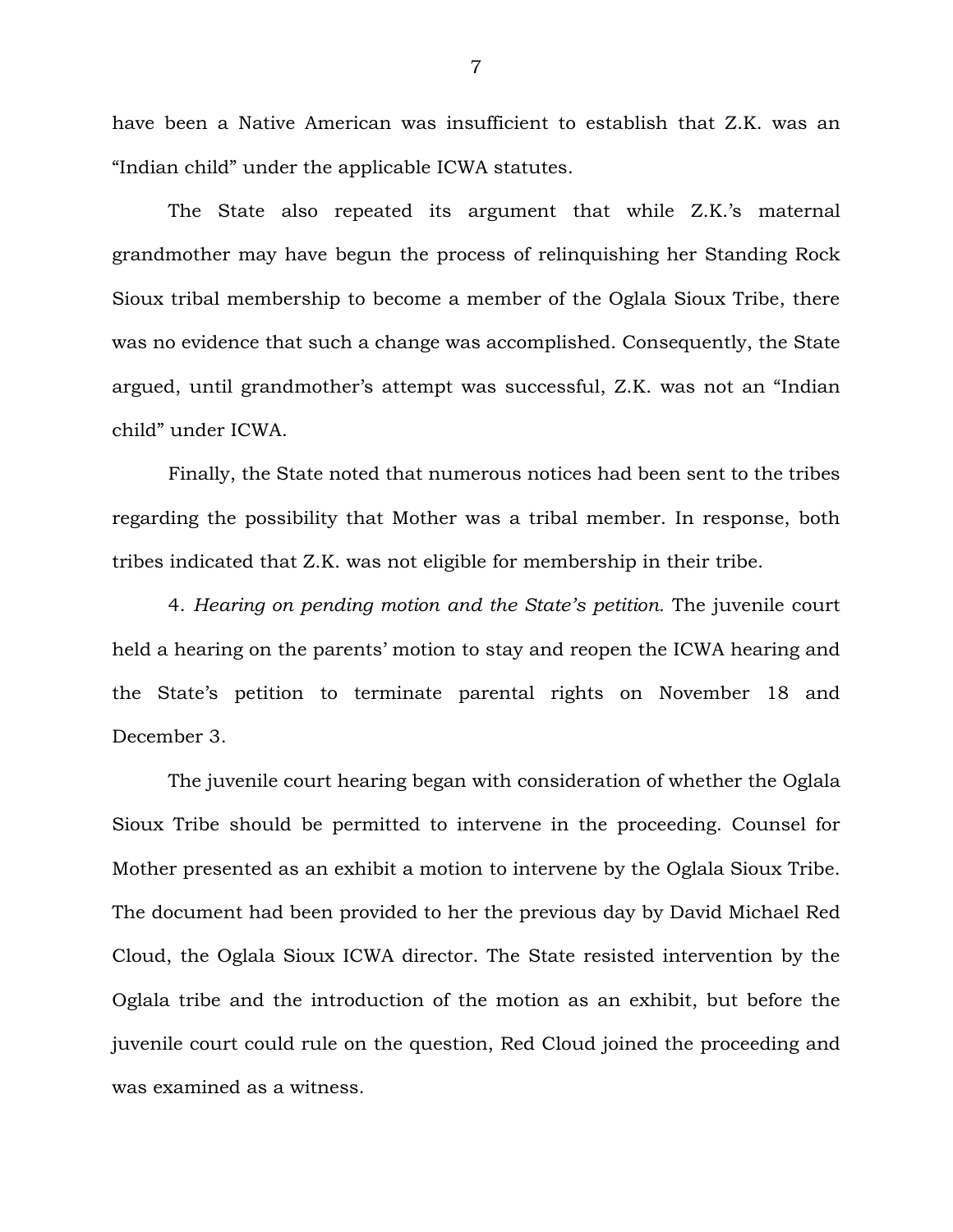Red Cloud testified that he first met Mother the day before the hearing. He testified that he had consulted with his supervisor and that it was absolutely the intention of the tribe to intervene in the proceeding. When the State pointed out that the motion to intervene contained a reference to a stranger who was not a party to the proceedings, Red Cloud apologized for the error.

Red Cloud testified that because of staff difficulties and COVID-19, there were two years' worth of cases that were not followed up on by the Oglala Sioux Tribe. He testified that the Bureau of Indian Affairs (BIA), which ordinarily signed off on tribal enrollments, had not done enrollments since March of 2020. When asked, however, whether Z.K. was "eligible for enrollment" in the Oglala Sioux Tribe, Red Cloud responded "Yes."

On cross-examination, Red Cloud stated that it was hard to get enrollment certified because of the health issues of a BIA employee responsible for certification. Yet, Red Cloud testified that the tribe could determine whether somebody is a member or eligible for membership without certification by the BIA.

Red Cloud further testified that his understanding was that Mother was still an enrolled member of the Standing Rock Sioux Tribe but had applied for membership in the Oglala Sioux Tribe the day before the hearing. Notwithstanding the application, Red Cloud made clear that Mother was not at present a member of the Oglala Sioux Tribe but had simply applied for membership. Red Cloud confirmed that under the Oglala Sioux Tribe Constitution, no one is eligible for membership unless they were born to a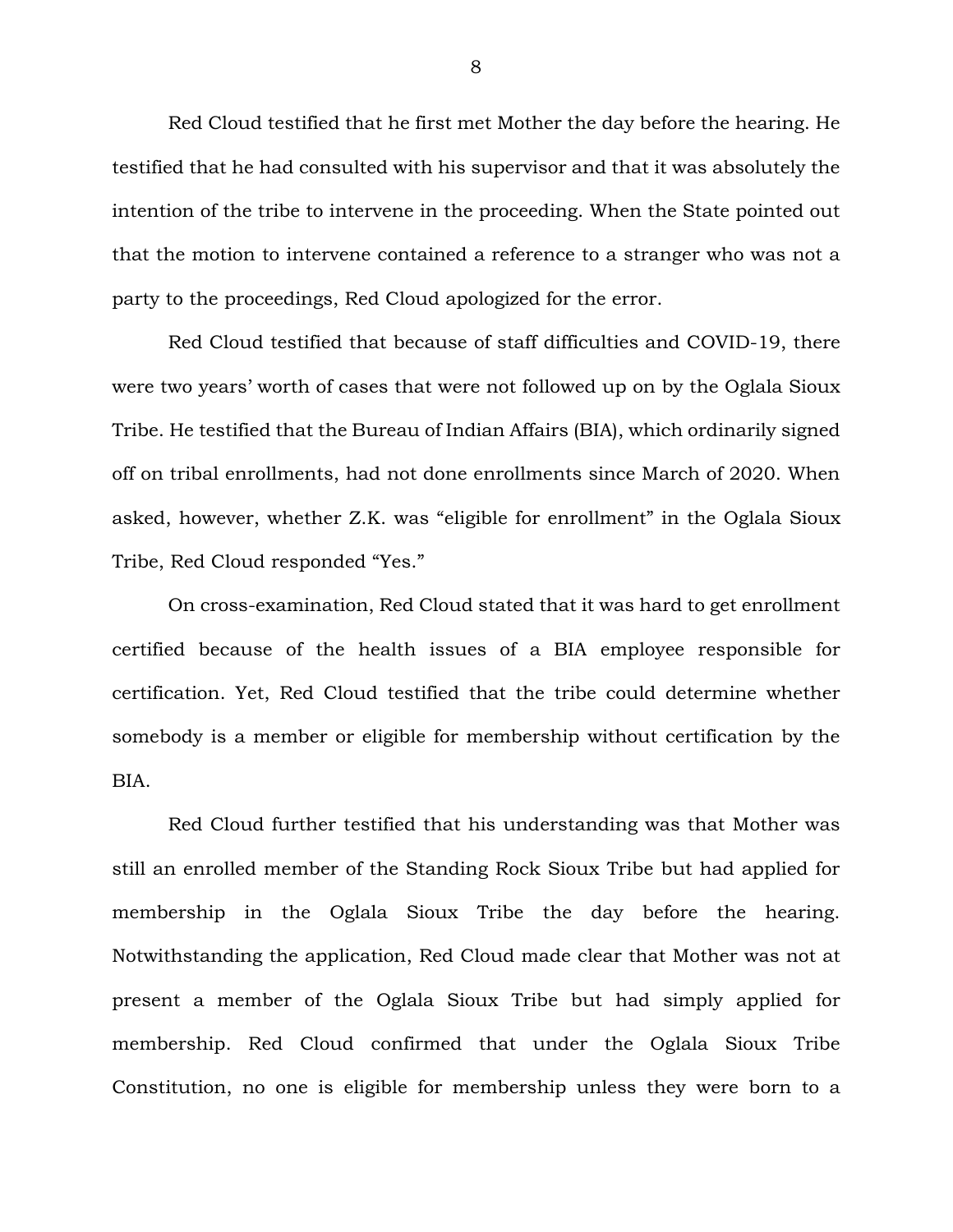member. Red Cloud testified that he believed that the maternal grandmother of Mother was an enrolled member of the Oglala Sioux Tribe based on his conversation with Mother but admitted he had no personal knowledge of whether grandmother was in fact enrolled in the Standing Rock Sioux Tribe.

Red Cloud further stated that the Mother is at least half Native American regardless of whether she is a member of the Standing Rock Sioux or Oglala Sioux Tribe, and as a result, "there was no way that [the Court] can determine that [Z.K.] is not an Indian." Red Cloud added, "[W]e need the time to figure this out."

The parents did not call Morrison as a witness at the hearing. In addition, no petition for intervention was filed by the Oglala Sioux Tribe after the hearing.

5. *Ruling of the juvenile court.* The juvenile court denied the motion to intervene from the bench at the November 18 hearing. The juvenile court did not expressly rule on the motion to stay proceedings. On February 25, 2021, the juvenile court subsequently entered an order ruling on the motion and the petition to terminate parental rights.

With respect to the status of the Oglala Sioux Tribe in the litigation, the juvenile court noted that the motion to intervene at the November 18, 2020, hearing was not successfully filed by the tribe but was offered as an exhibit that was not admitted into evidence after the State objected. The juvenile court further noted that after the November 18 hearing, the Oglala Sioux Tribe did not file a motion on its own behalf to intervene, and as a result, the question of tribal intervention was not before the court.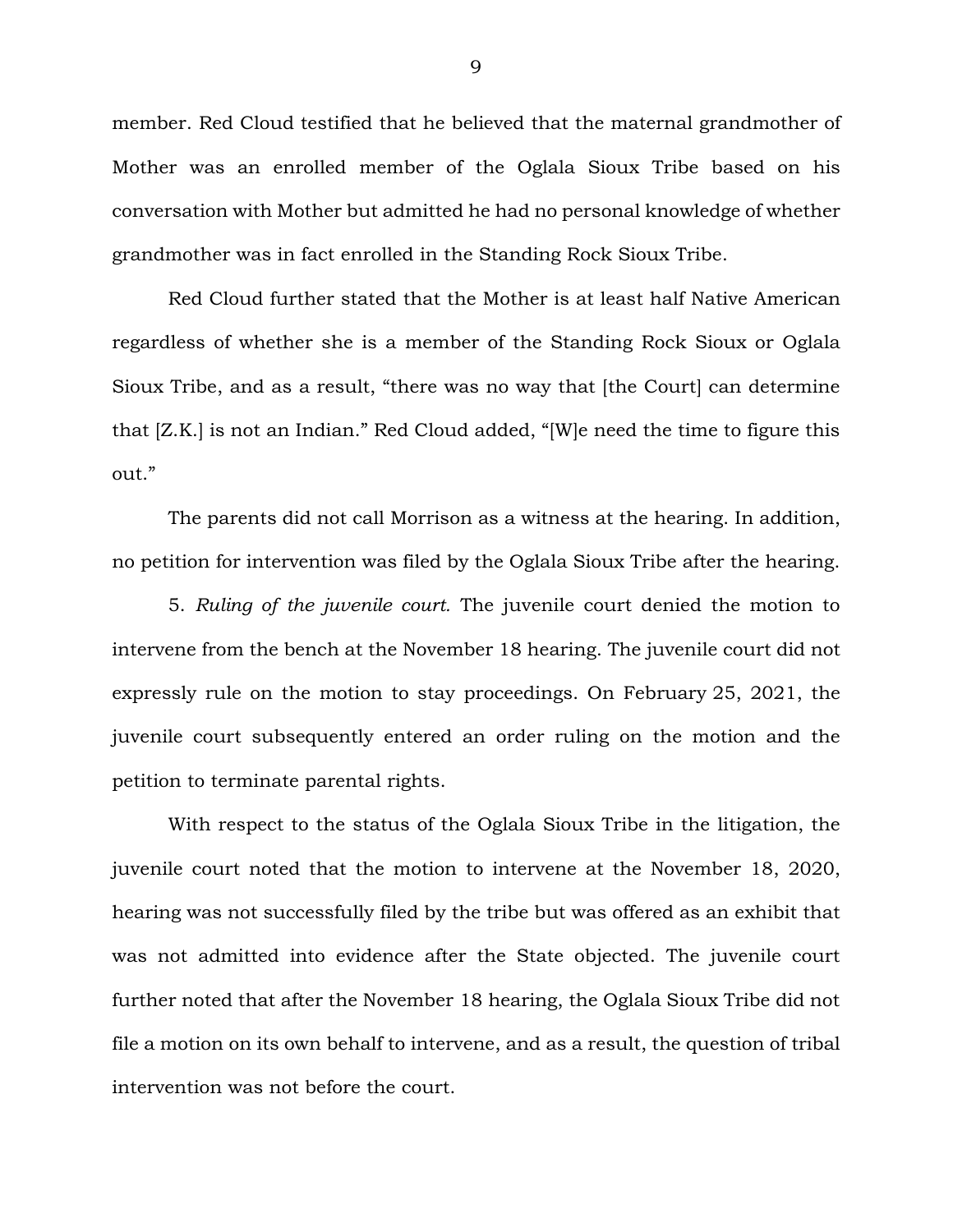In addition, the juvenile court held that ICWA remained inapplicable to Z.K. The juvenile court emphasized the fact that the Standing Rock Sioux Tribe had twice provided a written declaration that Z.K. was not eligible for enrollment as Z.K. did not meet the required qualifications. Further, the Oglala Sioux Tribe, in writing, had also declared that Z.K. was not a member or eligible to be enrolled in the tribe. The juvenile court declined to stay the proceedings as requested by the parents.

Turning to the merits, the juvenile court found that the State had made reasonable efforts to avoid the out-of-home placement but those efforts had been unsuccessful. The juvenile court proceeded to terminate the parental rights to Z.K. pursuant to Iowa Code section 232.116(1)(*b*), (*g*), (*h*), and (*l*).

6. *Ruling of the court of appeals.* The court of appeals majority held that the record did not establish that Z.K. was an "Indian child." The court of appeals majority noted that at the time of the hearing, no tribe claimed the child or parents as members. As a result, under applicable law, the court of appeals majority concluded that Z.K. was not an "Indian child" at the time of the hearing.

The court of appeals found the testimony of Red Cloud inconsistent and not determinative, especially in light of the written responses to notices by the Standing Rock Sioux and Oglala Sioux Tribes. Although the court found ICWA inapplicable, it noted that the juvenile court's decision does not preclude future additional evidence that might support a different result, even as late as an adoption proceeding. In a brief footnote, the court of appeals concluded that the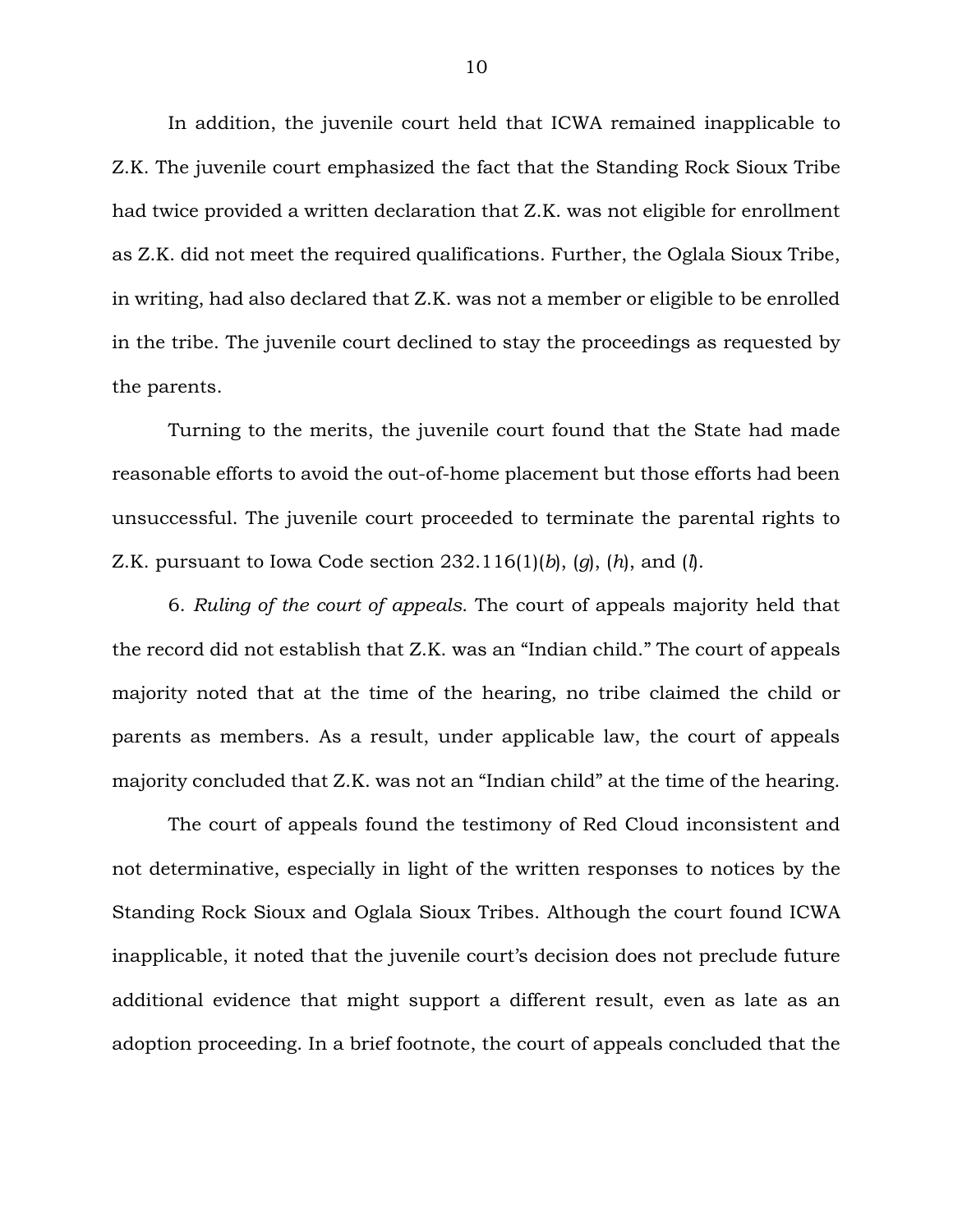Oglala Sioux Tribe did not qualify as an intervenor under Iowa Rule of Civil Procedure 1.407.

A dissent in the court of appeals took a different tack. According to the dissent, the testimony of Red Cloud that Z.K. was "eligible" for membership in the Oglala Sioux Tribe should have been conclusive on the question of whether Z.K. was an "Indian child" under ICWA. The dissent recognized that the earlier written response by the Oglala Sioux Tribe "muddied the waters" but reasoned that because there was a "distinct possibility" that ICWA applies to the proceeding, the court, under applicable federal regulations, should treat the child as an Indian child. *See* 25 C.F.R. § 23.107(b)(1). By applying the ordinary standards for termination under Iowa Code chapter 232, the dissent concluded that the juvenile court applied the wrong standard for terminating parental rights, which under the state ICWA, requires proof that the State provided "active efforts" to provide services to the Indian child.

## **II. Standard of Review.**

We review proceedings to terminate parental rights de novo. *In re Dameron*, 306 N.W.2d 743, 745 (Iowa 1981). We may review the facts as well as the law and adjudicate the parents' rights anew. *Id.* "We are not bound by the juvenile court's findings of fact, but we do give them weight, especially in assessing the credibility of witnesses." *In re D.W.*, 791 N.W.2d 703, 706 (Iowa 2010).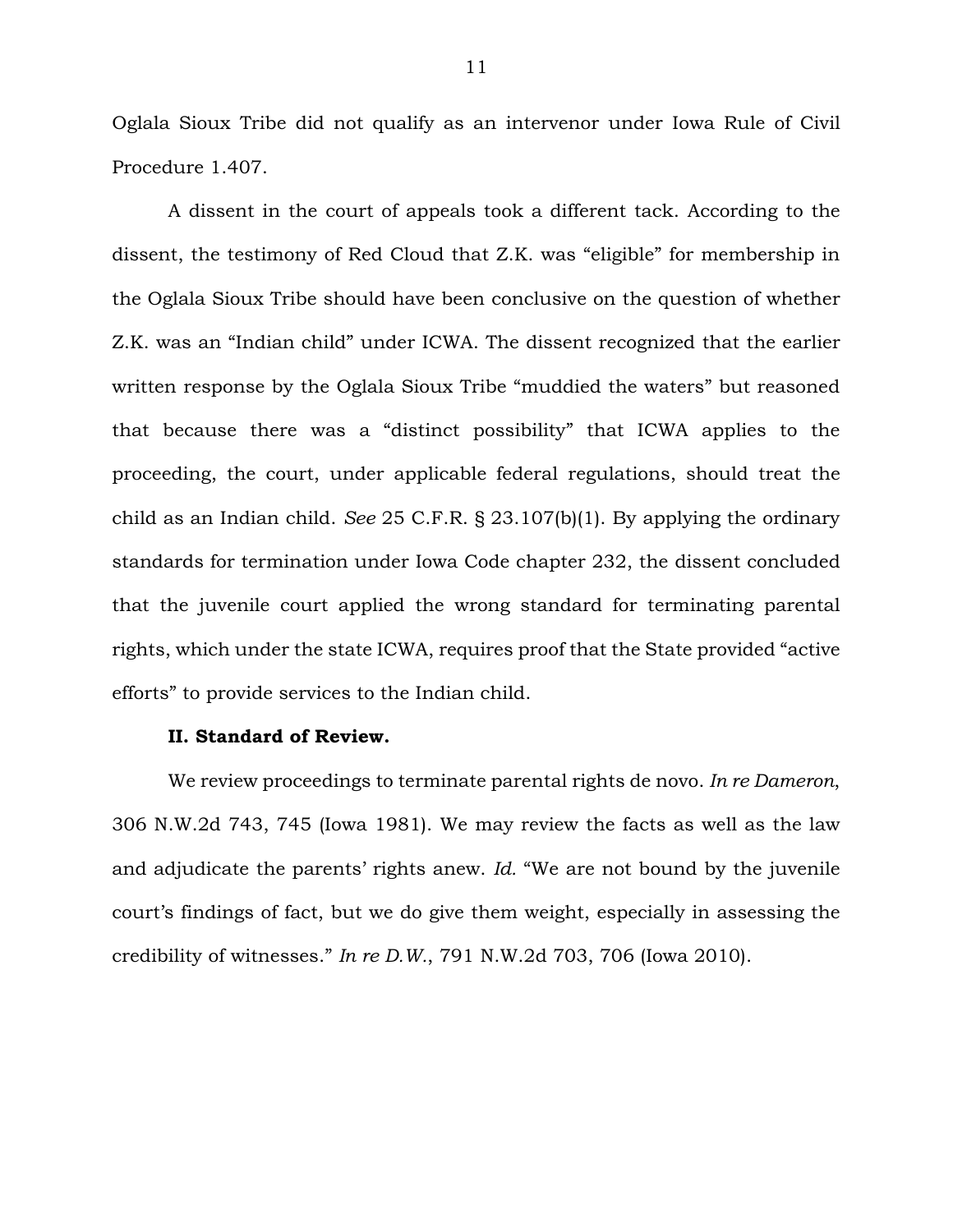### **III. Discussion.**

**A. Introduction.** In this further review, we consider only the question of whether the juvenile court erred in determining that the provisions of the state and federal ICWAs did not apply to this termination proceeding.

The state and federal ICWAs apply to child custody proceedings involving an "Indian child." *See* 25 U.S.C. § 1903(4); Iowa Code § 232B.5(2) (2021); *In re N.N.E.*, 752 N.W.2d 1, 7 (Iowa 2008). Under both state and federal ICWA, the state has a heightened burden of proof in any proceeding leading to the termination of parental rights. *See* 25 U.S.C. § 1912(f); Iowa Code § 232B.5(19). Parties who allege the applicability of ICWA bear the burden of proof. *See In re M.N.W.*, 577 N.W.2d 874, 876 (Iowa Ct. App. 1998). And, as pointed out by the court of appeals dissent in this case, the state ICWA requires a different standard of proof than the non-ICWA framework on the question of whether adequate services have been provided in the case. *Compare* Iowa Code § 232B.5(19) (requiring a showing of active efforts), *with id.* § 232.102(4)(*b*), (7), (10) (reasonable efforts standard).

# **B. Was Z.K. an "Indian Child" at the Time of the Hearing, Thereby Triggering ICWA?**

1. *Definition of "Indian child" requires tribal membership of either parent or child.* The federal ICWA provides that " 'Indian Child' means any unmarried person who is under age eighteen and is either (a) a member of an Indian Tribe or (b) is eligible for membership in an Indian Tribe and is the biological child of a member of an Indian Tribe[.]" 25 U.S.C. § 1903(4). Under the federal definition,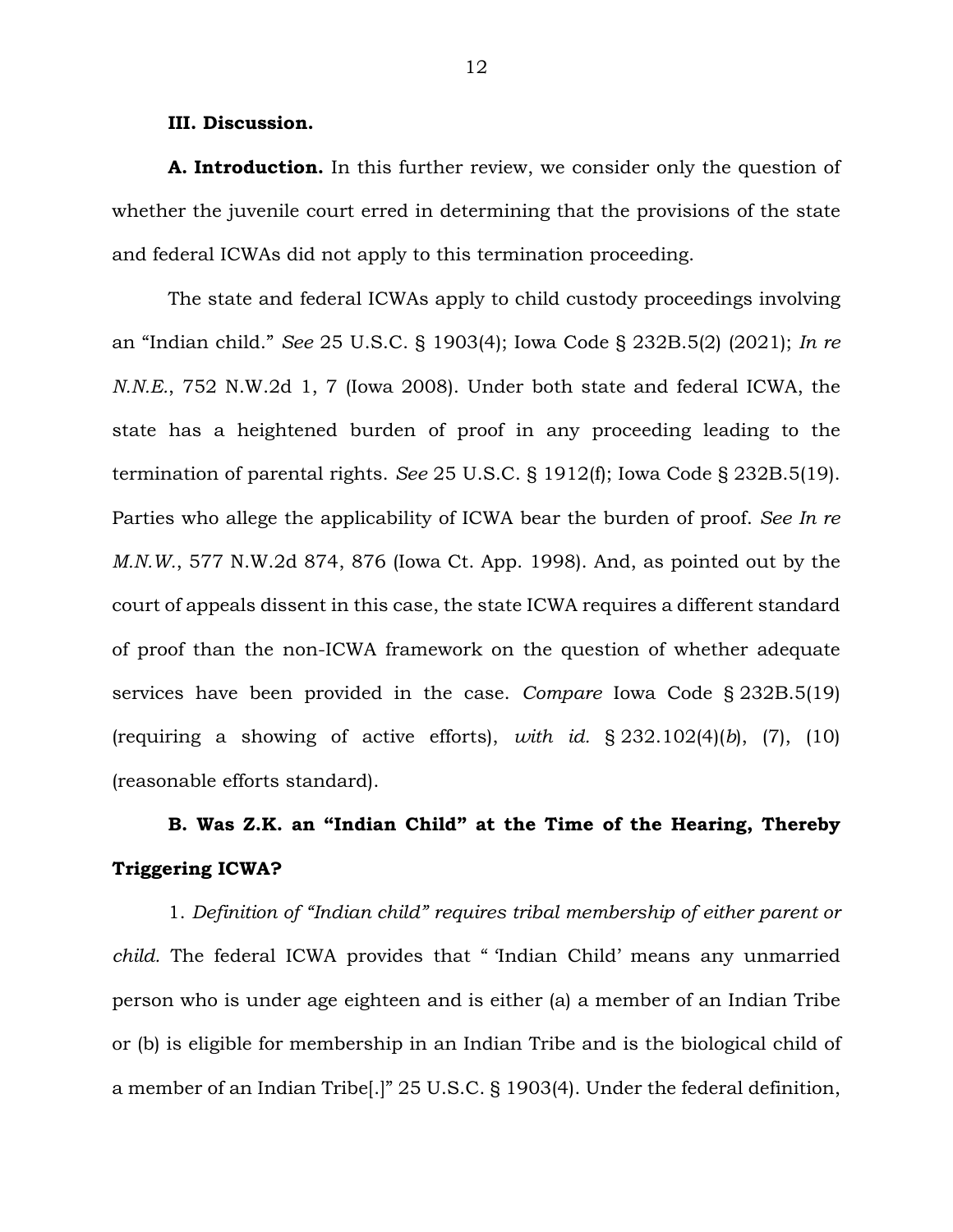it is clear that either the biological parent or the child must be a *member* of an Indian tribe in order to trigger federal ICWA.

Further, the statute repeatedly utilizes the present tense in numerous places. It is clear that at the time the determination of ICWA applicability is made by the court, either the biological parent or the child must be a member of a tribe; it does not matter whether in the future the child might become a member.

The Iowa ICWA defines "Indian child" or "child" as "an unmarried Indian person who is under eighteen years of age or a child who is under eighteen years of age that an Indian tribe identifies as a child of the tribe's community." Iowa Code § 232B.3(6). In *In re A.W.*, however, we held that the section 232B.3(6) definition of "Indian child" was unconstitutional because it included children who were ethnic Indians but otherwise ineligible for tribal membership. 741 N.W.2d 793, 812–13 (Iowa 2007) (holding Iowa Code section 232B.3(6) unconstitutionally created two classes of children based on a racial classification that was not narrowly tailored to further a compelling government interest), *superseded by statute on other grounds*, 2013 Iowa Acts, ch. 113, §§ 2, 3 (codified at Iowa Code §§ 232.90, .114 (2014)), *as recognized in In re C.Z.*, 956 N.W.2d 113, 120–21 (Iowa 2021).

In *In re A.W.*, we observed that the United States Supreme Court had repeatedly upheld federal statutes providing special treatment for tribal Indians. *Id.* at 809. The special treatment based on tribal membership did not violate equal protection because: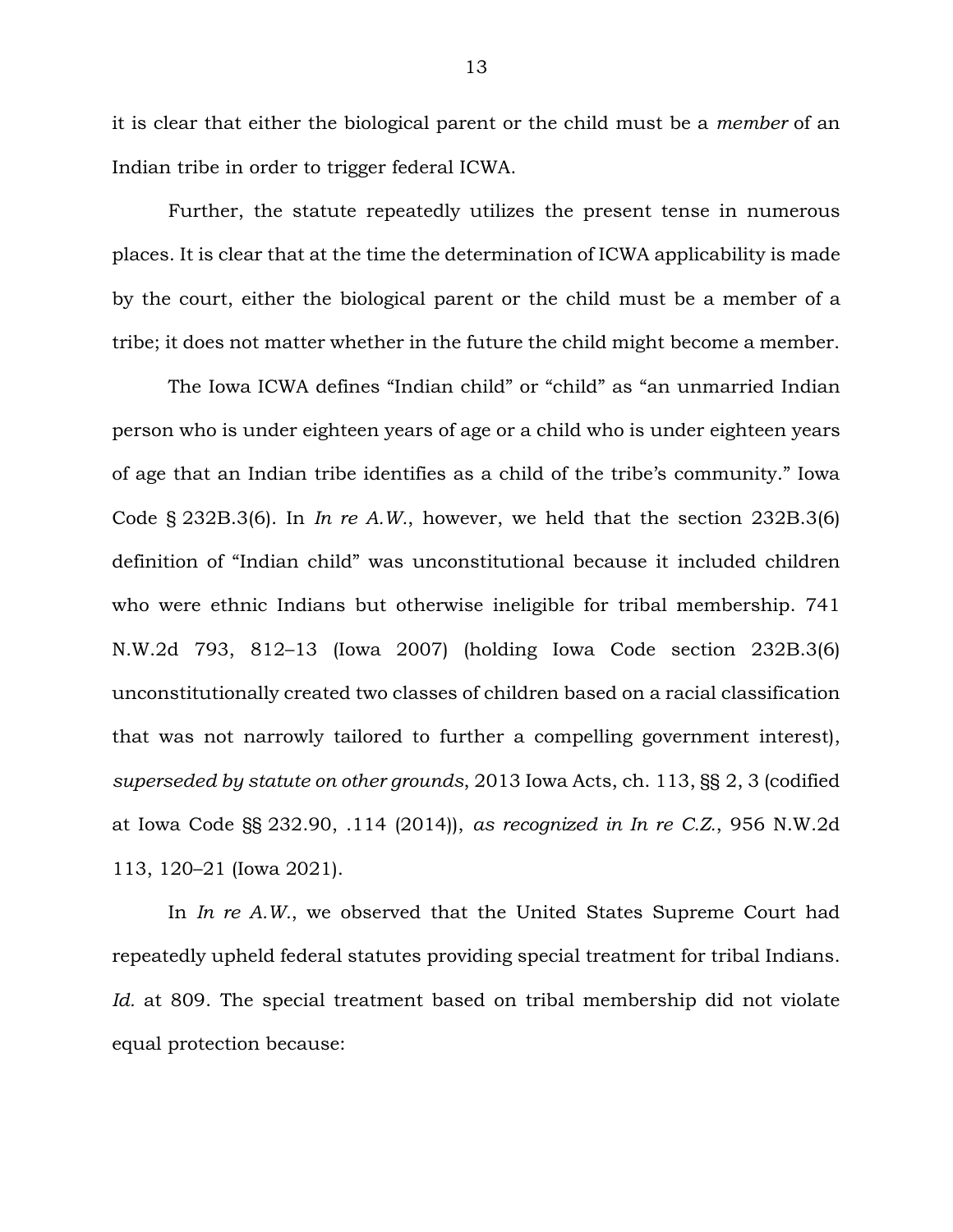The preference is not directed towards a "racial" group consisting of "Indians"; instead, it applies only to members of "federally recognized" tribes. This operates to exclude many individuals who are racially to be classified as "Indians." In this sense, the preference is political rather than racial in nature.

*Id.* (quoting *Morton v. Mancari*, 417 U.S. 535, 553 n.24 (1974)). The focus on the tribal membership, therefore, is crucial: special treatment is granted not because an individual is "Indian" as a discrete racial group but as a member of a quasisovereign tribal entity. *Id.* at 809.

Our later cases have held that the federal definition provides the boundary for the application of both state and federal ICWA statutes. *See, e.g.*, *In re A.P.*, No. 08–0439, 2008 WL 5234364, at \*3 (Iowa Ct. App. Dec. 17, 2008); *see also In re Abbigail A.*, 375 P.3d 879, 884 (Cal. 2016) (rejecting the argument that states are free to depart from the federal definition of "Indian child" to provide a higher standard of protection); *State ex rel. State Off. for Servs. to Child. & Fams. v. Klamath Tribe*, 11 P.3d 701, 705 (Or. Ct. App. 2000) (stating that as a grammatical matter, "ICWA's 'minimum federal standards' language refers to 'the removal of Indian children,' " not "the definition of an 'Indian child.' " (quoting 25 U.S.C. § 1902)). For the federal ICWA to apply, the proper question before the court is not whether the child is ethnic Indian. Instead, to trigger ICWA, the court focuses on the child's tribal membership: the child has to be a member of an Indian tribe or has to be eligible for membership and the biological child of a member of an Indian tribe. 25 U.S.C. § 1903(4). This is consistent with Congress's stated purpose for enacting ICWA: "To protect the best interests of Indian children and to promote the *stability* and *security of Indian tribes* and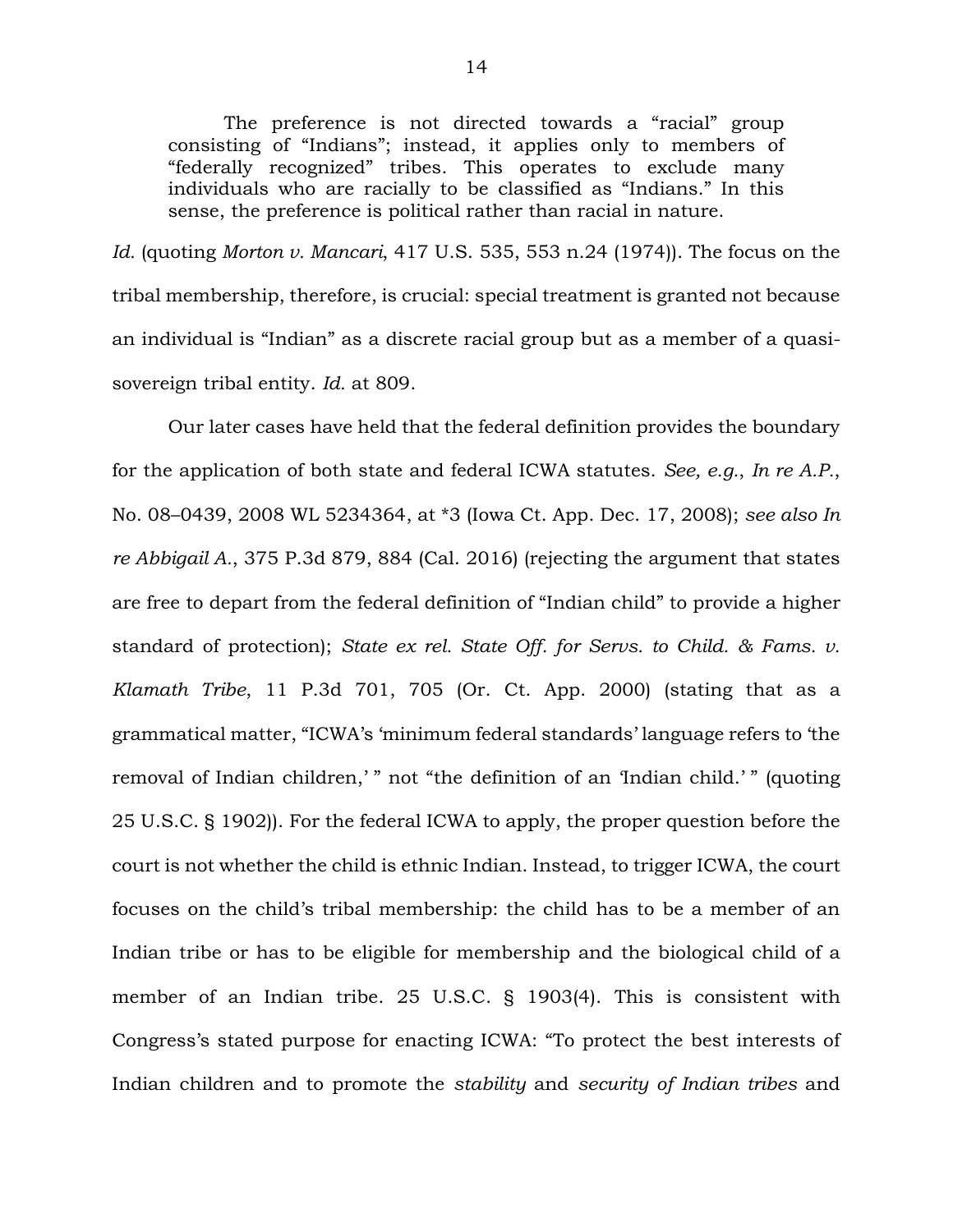families . . . ." 25 U.S.C. § 1902 (emphasis added); *see also* Sarah Krakoff, *They Were Here First: American Indian Tribes, Race, and the Constitutional Minimum*, 69 Stan. L. Rev. 491, 512 (2017) ("ICWA was passed explicitly to protect tribal self-governance and culture against the discriminatory practices of state social service workers and state courts.").

2. *Authority to determine tribal membership.* As for the authority to determine the tribal membership, the federal ICWA leaves it to the tribe to decide. *See* 25 C.F.R. § 23.108. While a tribe has binding authority to determine who is a member of the tribe, the courts still determine whether a child meets the definition of "Indian child" under the law. *In re Adoption of C.D.*, 751 N.W.2d 236, 242 (N.D. 2008) (holding that while the tribe has the authority to determine its own membership, a state court could make the legal determination whether the child meets the definition under federal ICWA).

3. *Application of ICWA principles to this case.* At the time of the hearing, it is clear that Z.K. was not an "Indian child" under ICWA. The Standing Rock Sioux Tribe had twice in writing stated that Z.K. was not eligible for membership in the tribe. That is the end of the matter with respect to the Standing Rock Sioux Tribe.

Whether Z.K. is an "Indian child" through the Oglala Sioux Tribe poses a somewhat different question. The Oglala Sioux Tribe, in writing, on October 21, 2019, stated that Z.K. was not eligible for tribal membership, but that assertion was later contradicted by Red Cloud in his testimony at the hearing on November 18, 2020. But, even Red Cloud admitted that Mother was not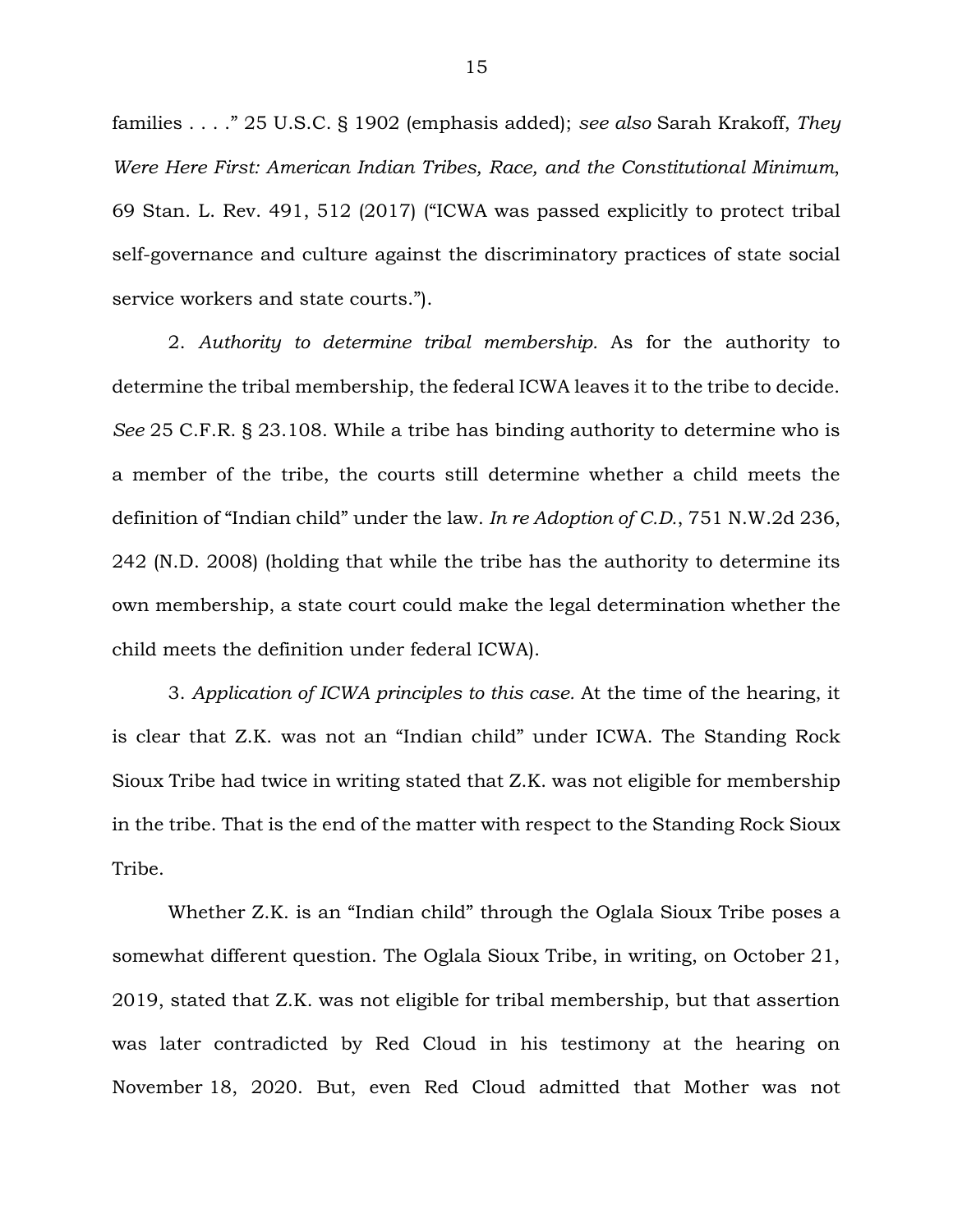presently a member of the Oglala Sioux Tribe at the time of the hearing, a prerequisite for Z.K. to be regarded as an "Indian child."

The record showed that in order for Z.K. to be an "Indian child" under ICWA, there were two remaining contingencies. First, the maternal grandmother would have to become a member of the Oglala Sioux Tribe. The record in this case established that the maternal grandmother had made an application but that it was incomplete due to the lack of a birth certificate and other documents. At the time of the hearing, there was no indication regarding the status of the maternal grandmother's application. Further, once the grandmother became a member of the Oglala Sioux Tribe, then the mother's application for membership would need to be approved for Z.K. to be an "Indian child" under the statute.

So, at the time of the hearing, Z.K. did not meet the definition of "Indian child" because Mother was not a member of the Oglala Sioux Tribe. It may be true, as the court of appeals dissent points out, that Z.K. might be "eligible" for membership once Mother became a member, but the statute requires more than eligibility of tribal membership; it requires that the child have a biological parent who is already a member. *See In re Abbigail A.*, 375 P.3d at 885. That is not the case here.

Father argues that the court erred because it had "reason to believe" Z.K. was an "Indian child" at the time of the hearing. Father cites to 25 C.F.R. sections 23.107 and 23.108 to support this contention. However, neither section undermines the conclusion of the juvenile court that at the time of the hearing, Z.K. was not an "Indian child."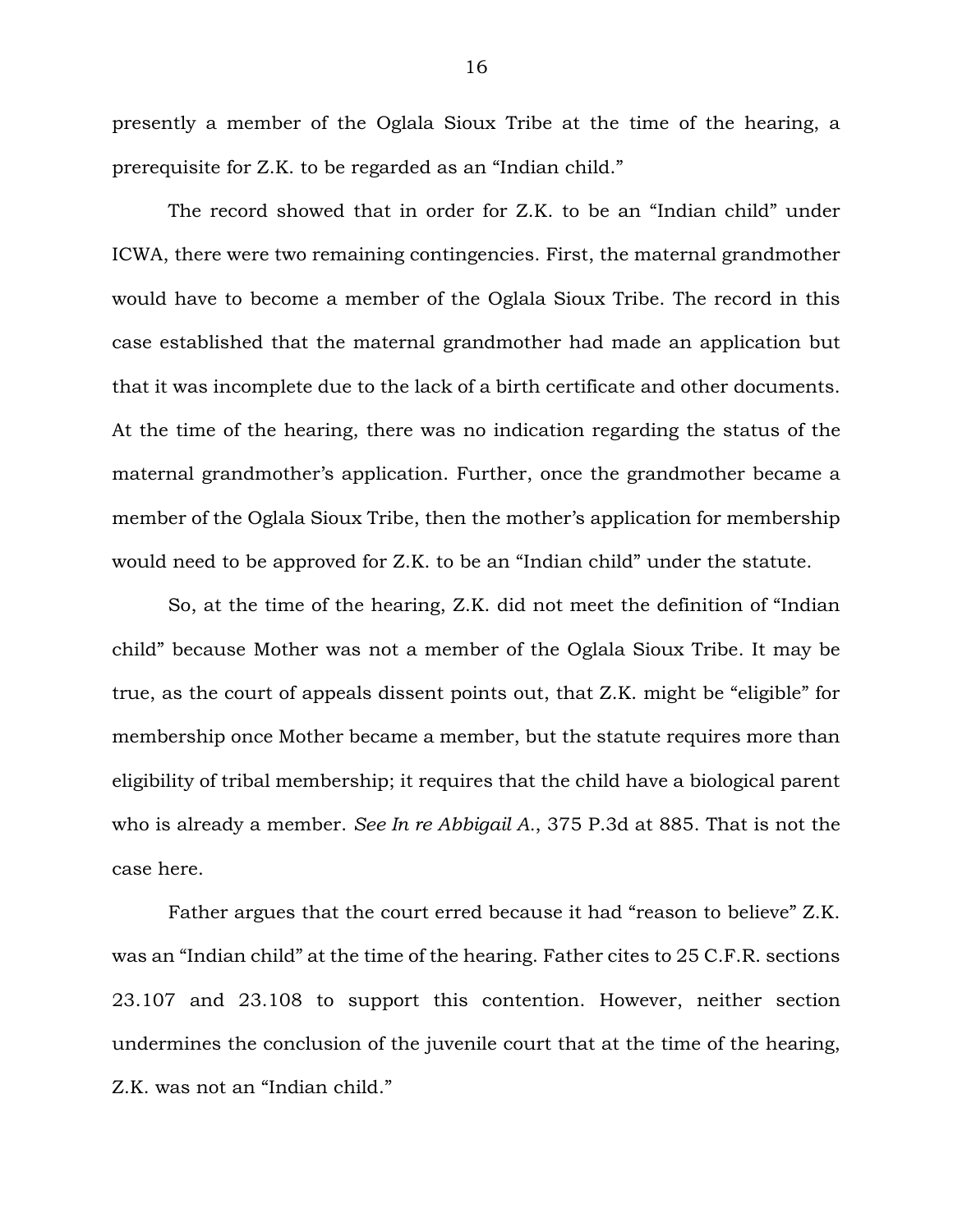Section 23.107 provides:

If there is reason to know the child is an Indian child, . . . the court must:

(1) Confirm  $\dots$  whether the child is in fact a member  $\dots$ ; and

(2) Treat the child as an Indian child . . . until it is determined on the record that the child does not meet the definition of an "Indian child" in this part.

25 C.F.R. § 23.107(b).

But here, the juvenile court had been provided a written statement from the Oglala Sioux Tribe stating that Z.K. was not a member and not eligible to be a member of the tribe. The parents later offered the testimony of Red Cloud, but his testimony did not challenge the fact that Mother was not a member of the tribe at the time of the hearing. Therefore, the juvenile court properly confirmed and determined on the record that Z.K. did not meet the definition of an "Indian child" under the statute. The section 23.107 requirements have been met.

Section 23.108 is entitled "Who makes the determination as to whether a child is a member, whether a child is eligible for membership, or whether a biological parent is a member of a Tribe?" 25 C.F.R. § 23.108. This regulation provides that the Indian tribe has the authority to determine who is a member. *Id.*

No one disputes that the Oglala Sioux Tribe has the authority to decide who is a member and who is not a member. Again, Red Cloud did not, at any time, suggest that Mother was a member or that Z.K. was a member at the time